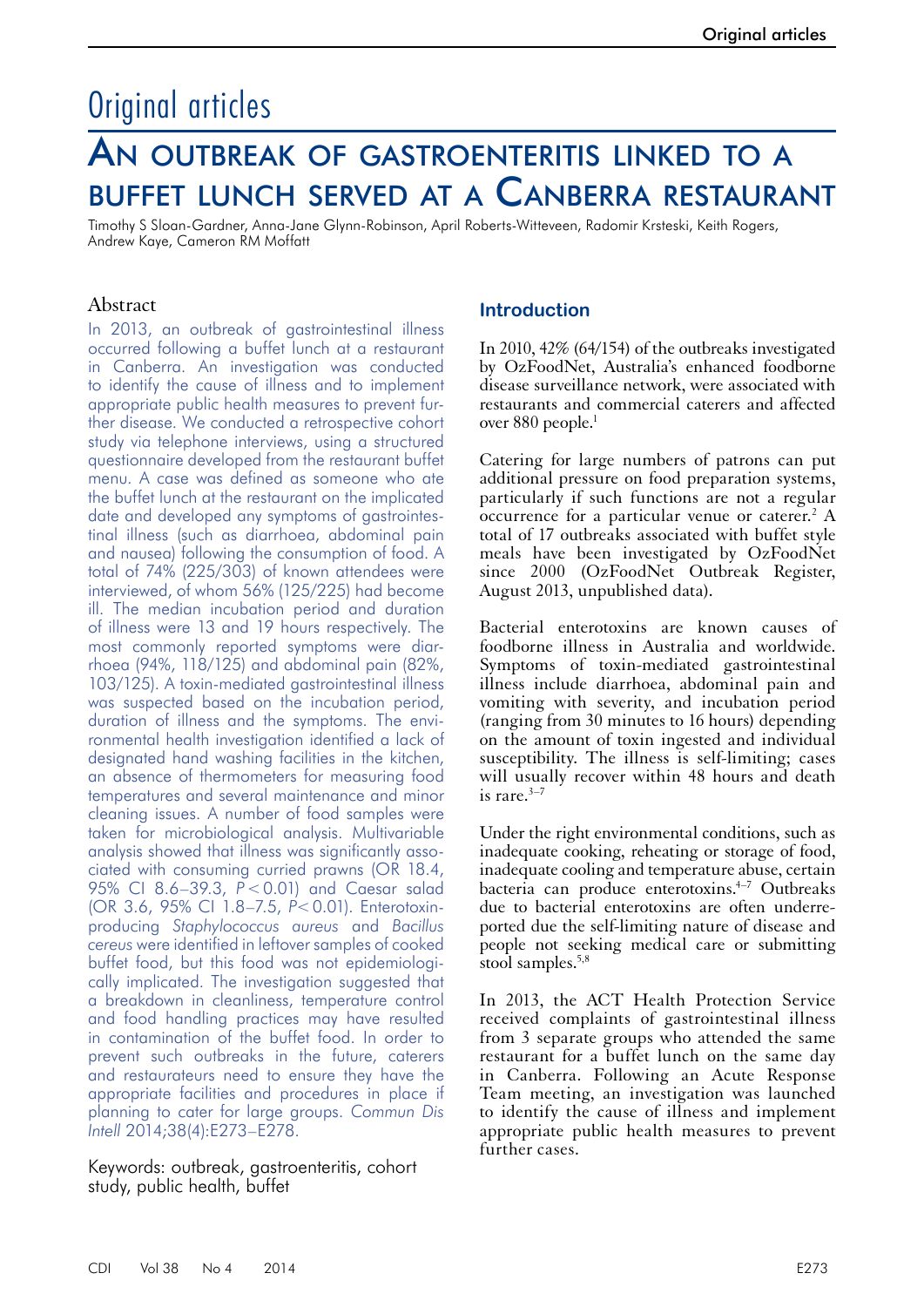## **Methods**

## **Epidemiological investigation**

Initial interviewing of complainants using a hypothesis generating questionnaire indicated that cases had attended the buffet lunch at a particular restaurant in Canberra on the same day.

We conducted a retrospective cohort study via telephone interview using a structured questionnaire developed from the restaurant buffet menu. The restaurant's booking list and interviews of known attendees were used to identify restaurant patrons on the day of the outbreak. Ethics approval was not sought for this investigation as the data were collected for the purpose of public health surveillance under public health legislation.<sup>9</sup>

A case was defined as a person who ate the buffet lunch at the restaurant on the implicated date and developed any symptoms of gastrointestinal illness (such as diarrhoea, abdominal pain or nausea) following the consumption of food.

Data collection and statistical analysis were conducted using Epi Info version 7.1.1.14 (Centers for Disease Control and Prevention, USA) and Stata version 10 (StataCorp., USA). Gender was compared using a chi-squared test and age was compared using a Wilcoxon rank sum test.

In univariable analysis, we compared food exposures among those who were ill with those who were not and generated crude risk ratios (RR), 95% confidence intervals (CI) and *P* values. We constructed an initial multivariable logistic regression model including food items with  $P$  values  $\leq 0.1$  in the univariable analysis, as well as age group, gen- der and seating location. The final model included statistically significant food items and gender, and generated adjusted odds ratios (OR), 95% CI and *P* values. A likelihood ratio test was conducted on the two models and Hosmer and Lemeshow test was carried out to test model fit.

#### **Environmental health investigation**

Environmental health officers (EHO) from the ACT Health Protection Service visited the premises after the outbreak to review the kitchen facili- ties and preparation procedures. During the initial inspection, samples of leftover foods were taken for laboratory testing.

#### **Laboratory investigation**

Food samples were tested by the Microbiology Unit of the ACT Government Analytical Laboratory (ACTGAL), ACT Health Protection Service. All

food samples were initially tested for the presence of *Salmonella*, *Listeria monocytogenes*, *Escherichia coli*, coagulase-positive staphylococci (*S. aureus*), *Bacillus cereus* and a standard aerobic plate count was undertaken.

*B. cereus* and *S. aureus* isolated from food samples were sent to the Microbiological Diagnostic Unit (MDU) Public Health Laboratory, The University of Melbourne for further testing. The presence of *Bacillus* diarrhoeal enterotoxin (BDE), was determined using a 3M Tecra BDE Visual Immunoassay kit (3M Food Safety, Product No: BDEVIA48). The presence of staphylococcal enterotoxin (SET) was determined using a 3M Tecra SET Visual Immunoassay kit (3M Food Safety, Product No: SETVIA48). Analyses for BDE and SET were performed in accordance with the kit manufacturers' instructions, using a microplate reader (ThermoMax, Molecular Devices, USA).

Stool samples from 2 ill attendees were examined for a range of foodborne pathogens by ACT Pathology at the Canberra Hospital. Standard bacterial cultures were set up to test for the presence of *Salmonella*, *Campylobacter* and *Shigella.* Antigen tests were conducted for rotavirus and norovirus, and direct microscopy was performed for parasites.

## **Results**

## **Epidemiological investigation**

We interviewed 74% (225/303) of known attendees. of whom 56% (125/225) became ill (Table 1). None of those ill were hospitalised.

Males were more likely to be ill (crude RR 1.27 CI 1.0–1.6,  $P < 0.05$ ) and there was no statistically significant difference in age  $(P > 0.05)$  between those ill and not ill.

Food for the buffet lunch was served in 3 different locations and all received the same food from the same kitchen. No significant difference was observed in the seating location between those who were ill and those who were not  $(P > 0.5)$ .

Ninety-four per cent (118/125) of those ill reported experiencing diarrhoea, of which 79% (93/118) experienced 3 or more episodes of diarrhoea in 24 hours, and  $82\%$  (103/125) of those ill reported abdominal pain (Table 1). The median incubation period was 13 hours (range 1–33 hours) and the median duration of illness was 19 hours (range 1–55 hours). The epidemic curve was indicative of a point source outbreak, with a short incubation period and tight clustering of cases over time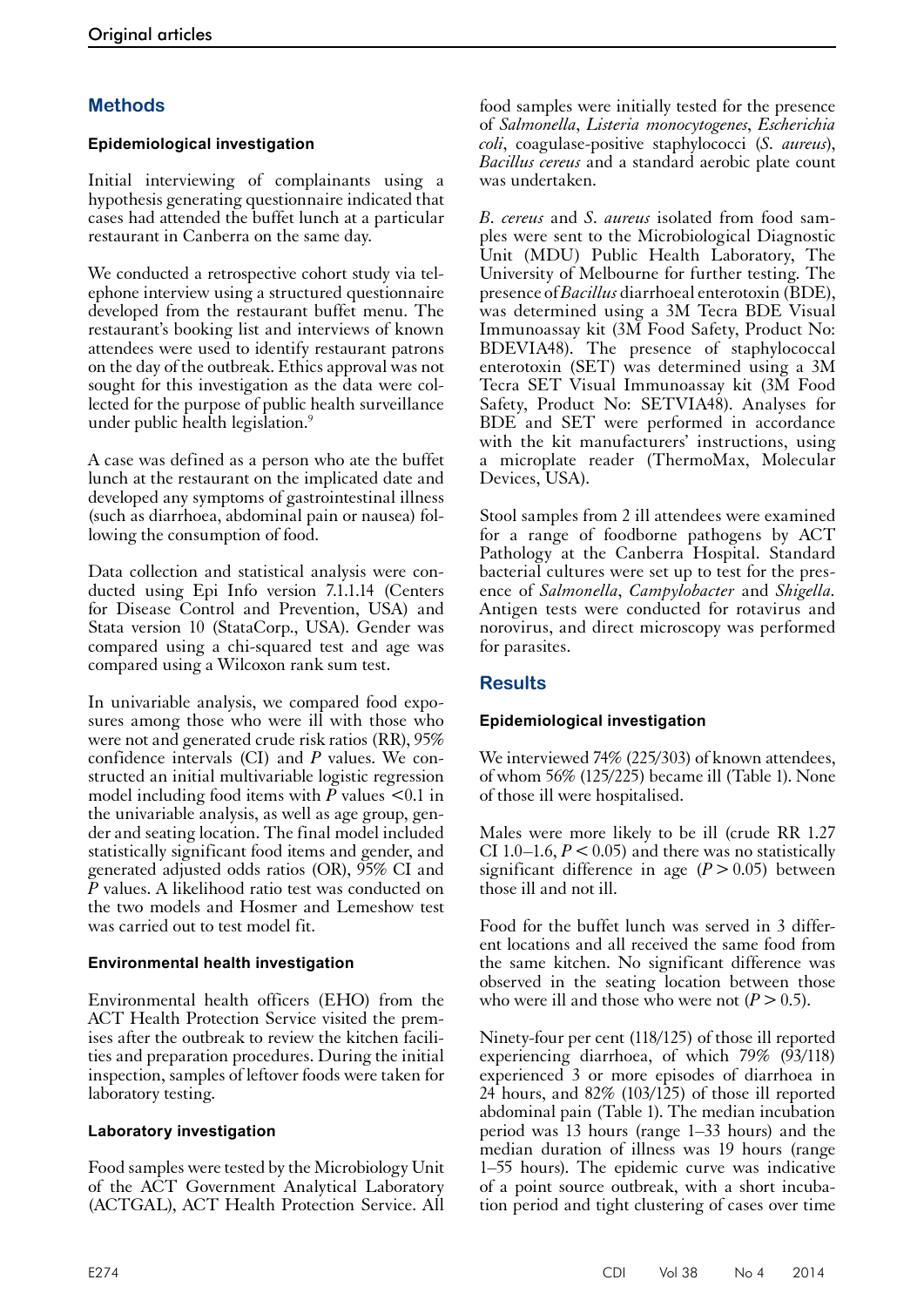|                                 | III              |                | Not III                 |              |  |
|---------------------------------|------------------|----------------|-------------------------|--------------|--|
|                                 | N                | $\%$           | $\overline{\mathsf{N}}$ | %            |  |
| Interviewed                     | 125              | 56             | 100                     | 44           |  |
| Gender                          |                  |                |                         |              |  |
| Male                            | 66               | 53             | 39                      | 39           |  |
| Female                          | 59               | 47             | 60                      | 60           |  |
| Gender unknown                  |                  |                | $\mathbf{1}$            | $\mathbf{1}$ |  |
| Age                             |                  |                |                         |              |  |
| Median age (years)              | 39               |                | 29                      |              |  |
| $0 - 19$                        | 17               | 14             | 41                      | 41           |  |
| $20 - 39$                       | 43               | 34             | 28                      | 28           |  |
| $40 - 59$                       | 35               | 28             | 12                      | 12           |  |
| $60+$                           | 21               | 17             | 16                      | 16           |  |
| Age unknown                     | $\boldsymbol{9}$ | $\overline{7}$ | $\mathbf{3}$            | $\mathsf 3$  |  |
| <b>Symptoms</b>                 |                  |                |                         |              |  |
| Diarrhoea                       | 118              | 94             |                         |              |  |
| Abdominal pain                  | 103              | 82             |                         |              |  |
| 3 or more diarrhoea in 24 hours | 93               | 74             |                         |              |  |
| Fatigue                         | 40               | 32             |                         |              |  |
| Nausea                          | 38               | 30             |                         |              |  |
| Headache                        | 19               | 15             |                         |              |  |
| Chills                          | 15               | 12             |                         |              |  |
| Fever                           | 11               | 9              |                         |              |  |
| Vomiting                        | 11               | 9              |                         |              |  |
| Muscle aches                    | $\boldsymbol{9}$ | $\overline{7}$ |                         |              |  |
| Other symptoms*                 | 6                | 5              |                         |              |  |
| 2 or more vomiting in 24 hours  | 5                | 4              |                         |              |  |
| Bloody diarrhoea                | 5                | 4              |                         |              |  |

#### **Table 1: Demographic characteristics and symptoms of those ill and not ill following a buffet lunch, Australian Capital Territory, 2013**

Other symptoms included cough, back pain and report of 'being warmer than usual'.

(Figure). A toxin-mediated gastrointestinal illness was suspected based on the incubation period, duration of illness and symptoms.

In the univariable analysis, multiple foods were found to be significantly associated with illness (Table 2). In the multivariable analysis, consuming curried prawns (OR 18.4, CI 8.6–39.3, *P* < 0.01) and Caesar salad (OR 3.6, CI 1.8–7.5,  $P < 0.01$ ) were significantly associated with ill-<br>ness after adjusting for gender. When comparing gender and food consumption, ill males had higher odds (OR 1.9, CI 0.9–3.9, *P* 0.08) of having consumed the curried prawns and Caesar salad compared with ill females, although this was not statistically significant.

#### **Figure: Epidemiological curve of case onset dates and times (n=120\*) following a buffet lunch, Australian Capital Territory, 2013**



Five cases excluded due to missing onset times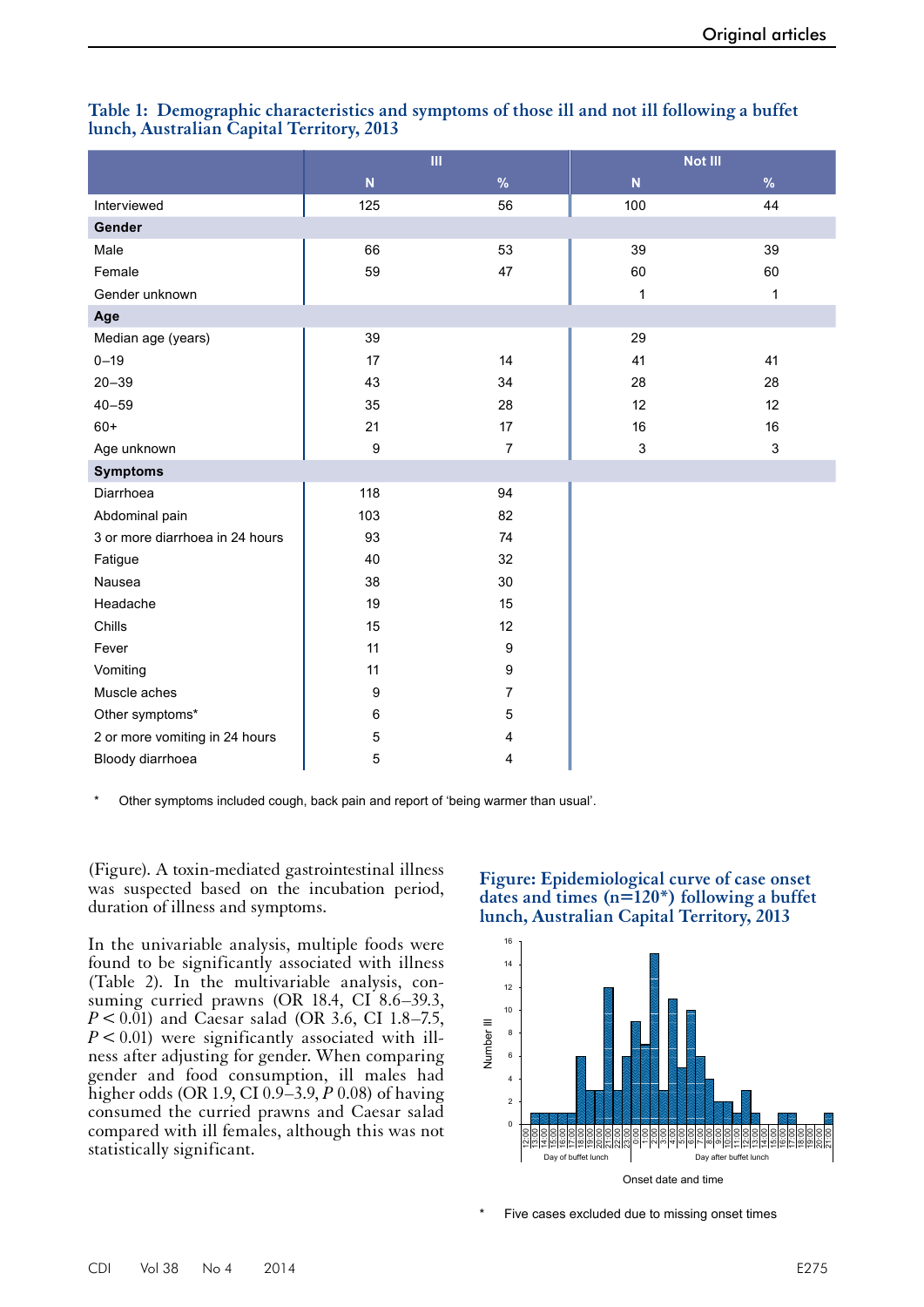|                        | <b>Exposed</b> |              |                   | <b>Unexposed</b> |              |                            |                           |             |           |
|------------------------|----------------|--------------|-------------------|------------------|--------------|----------------------------|---------------------------|-------------|-----------|
| <b>Food eaten</b>      | <b>Cases</b>   | <b>Total</b> | <b>AR</b><br>$\%$ | <b>Cases</b>     | <b>Total</b> | <b>AR</b><br>$\frac{9}{6}$ | <b>Crude</b><br><b>RR</b> | 95% CI      | $P$ value |
| Curried prawns         | 92             | 104          | 88                | 31               | 118          | 26                         | 3.4                       | $2.5 - 4.6$ | < 0.01    |
| Caesar salad           | 95             | 135          | 70                | 27               | 86           | 31                         | 2.2                       | $1.6 - 3.1$ | < 0.01    |
| Sweet and sour pork    | 103            | 151          | 68                | 20               | 70           | 29                         | 2.4                       | $1.6 - 3.5$ | < 0.01    |
| Beef stroganoff        | 91             | 135          | 67                | 31               | 84           | 37                         | 1.8                       | $1.4 - 2.5$ | < 0.01    |
| <b>Rice</b>            | 111            | 181          | 61                | 12               | 40           | 30                         | 2.0                       | $1.3 - 3.3$ | < 0.01    |
| Corn cobs              | 71             | 111          | 64                | 52               | 111          | 47                         | 1.4                       | $1.1 - 1.7$ | 0.01      |
| Orange and almond cake | 55             | 83           | 66                | 68               | 139          | 49                         | 1.4                       | $1.1 - 1.7$ | 0.01      |
| Roast chicken          | 74             | 118          | 63                | 49               | 103          | 48                         | 1.3                       | $1.0 - 1.7$ | 0.02      |
| Chat potatoes          | 72             | 119          | 61                | 50               | 102          | 49                         | 1.2                       | $1.0 - 1.6$ | 0.09      |
| Blueberry cheesecake   | 74             | 127          | 58                | 49               | 95           | 52                         | 1.1                       | $0.9 - 1.4$ | 0.32      |
| <b>Bread rolls</b>     | 89             | 165          | 54                | 34               | 57           | 60                         | 0.9                       | $0.7 - 1.2$ | 0.46      |
| Condiments             | 16             | 31           | 52                | 106              | 190          | 56                         | 0.9                       | $0.6 - 1.3$ | 0.67      |
| Sausages               | 68             | 124          | 55                | 55               | 98           | 56                         | 1.0                       | $0.8 - 1.2$ | 0.85      |

### **Table 2: Univariable analysis of risk factors for foodborne illness following a buffet lunch, Australian Capital Territory, 2013**

AR = Attack rate

RR = Risk ratio

CI = Confidence interval

The likelihood ratio test  $(P < 0.05)$  and the Hosmer and Lemeshow test  $(P > 0.05)$  indicated that the final model fitted the data well.

#### **Environmental health investigation**

The initial environmental health inspection of the premises found the need for kitchen repairs and cleaning of food preparation and nonpreparation areas. Additionally, there was no dedicated sink for hand washing in the kitchen area and there was an absence of thermometers for measuring food temperatures. As a result of these findings, improvement notices were issued that required the repairs and cleaning to be carried out, along with staff training in food safety and the development of a food business management plan.

Details of the buffet food preparation and equipment used suggested evidence of temperature abuse through slow or inadequate cooling and prolonged food storage prior to service.

During the inspection, samples of leftover cooked roast chicken, peeled tomatoes in sauce, parboiled chat potatoes, raw bacon, hollandaise sauce, BBQ sauce and cooking cream were taken for laboratory testing.

### **Laboratory investigation**

Initial laboratory testing of foods by ACTGAL detected *S. aureus* and *B. cereus* in samples of leftover cooked roast chicken, parboiled chat potatoes and raw bacon. Samples of the curried prawns and Caesar salad were not available for testing.

Testing at MDU confirmed the presence of both BDE and SET in cultures isolated from the cooked roast chicken and the parboiled chat potatoes. Cultures isolated from the raw bacon were nega- tive for *S. aureus* and *B. cereus* enterotoxins.

The 2 human stool samples were collected 1 and 4 days respectively after the buffet lunch. Both were negative for *Salmonella*, *Campylobacter*, *Shigella*, norovirus and rotavirus.

## **Discussion**

We report a large outbreak of gastrointestinal illness following a buffet lunch at a Canberra restaurant. The environmental health investigation found the need for repairs and cleaning at the restaurant. The results of the epidemiological investigation showed that illness was significantly associated with the consumption of curried prawns and Caesar salad from the buffet. Microbiological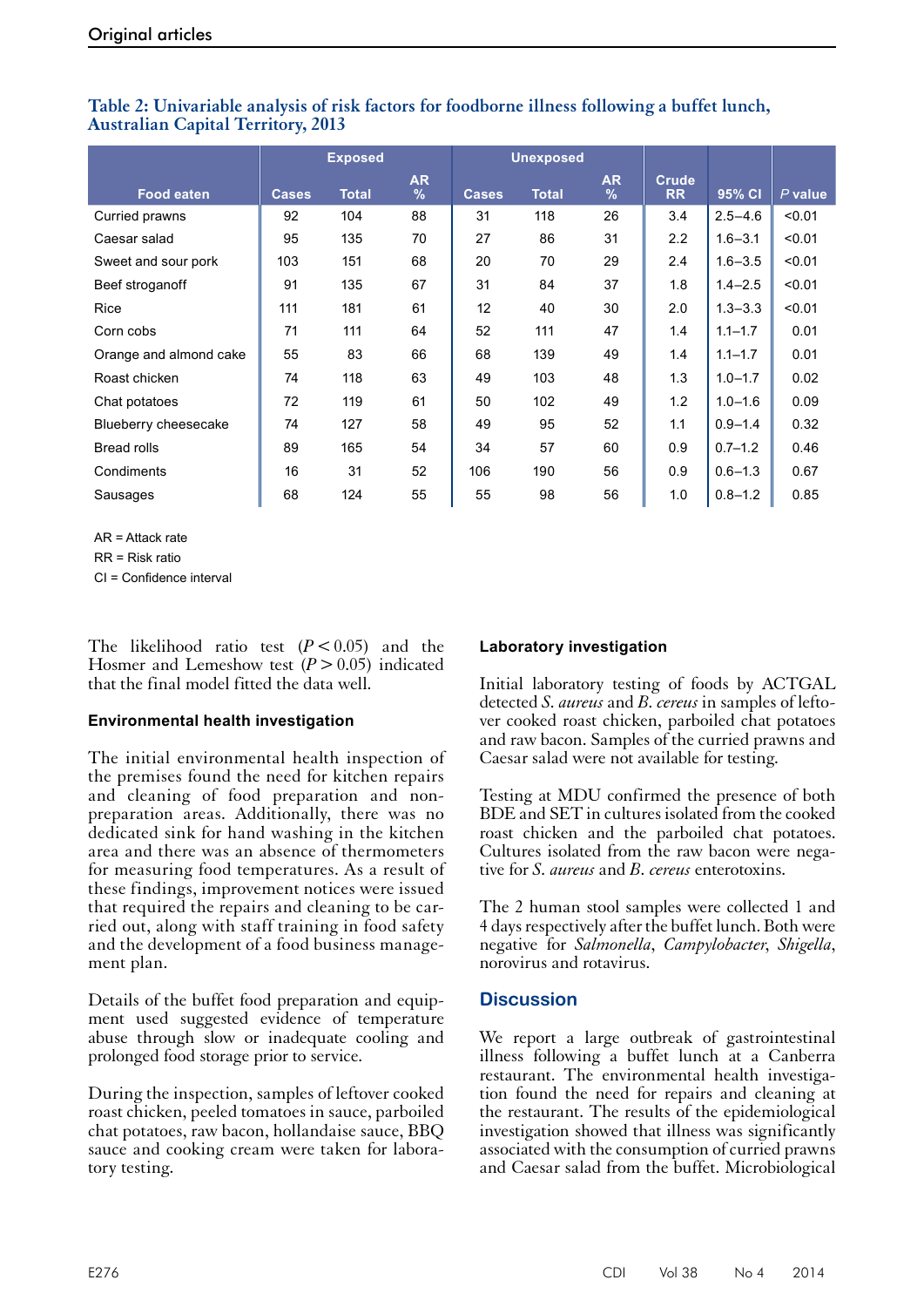evidence of enterotoxin-producing *B. cereus* and *S. aureus*, 2 pathogens previously implicated in foodborne outbreaks with similar symptom and onset profiles,<sup>10,11</sup> was found in leftover cooked food samples (cooked roast chicken and parboiled chat potatoes) of food served in the buffet. However, we were unable to definitively confirm the aetiological agent for this outbreak.

The results of the outbreak investigation suggest that food served at the buffet was responsible for the outbreak, and a breakdown in cleanliness, temperature control and food handling practices may have been contributing factors. The evidence for multiple food items from the buffet menu being contaminated with *B. cereus* and *S. aureus* suggests there was potential cross-contamination, adding to the evidence for a breakdown in food handling practices, with the resultant implications for human health.

Outbreaks involving buffet style meals have been investigated by OzFoodNet in the past.12–16 This investigation highlights the care needed when catering for large groups, particularly when such events may not be a regular occurrence for some caterers. Restaurants need to ensure they have adequate facilities and training to cater for the numbers at such functions, and that they are following their food business management plans and food safety procedures in order to limit the potential for such outbreaks to occur.

#### **Limitations**

Whilst we were unable to contact and or interview all known attendees of the buffet lunch, approxi- mately three-quarters of the known attendees were interviewed and we have achieved a representative cohort. There is a potential for selection bias due to our broad case definition, however, we are unlikely to have misclassification of those ill due to the rapid onset and severity of the gastrointestinal ill- ness symptoms.

Measurement bias in our study was minimised using validated and standardised laboratory testing methods. Interviewer and recall bias were minimised by using a structured questionnaire developed around the set buffet lunch menu with prompts for all buffet food items. Potential con- founders such as age and sex were controlled for in our regression analysis.

Another limitation of this study was the lack of samples (environmental/food/clinical) for laboratory testing. There were no leftovers of the epidemiologically implicated foods; only 2 stool samples were available for testing; and no environmental swabs were taken. As the stool samples were collected 1 and 4 days after the buffet lunch, it is possible that the enterotoxins may have been cleared by the individuals at the time of collection. Additionally, we were unable to test for the presence of BDE and SET in the stool samples using a validated method. These factors contributed towards not being able to definitively confirm the aetiological agent for this outbreak.

## **Conclusion**

The incubation period, duration of illness and symptom profile were suggestive of a toxin-mediated illness in attendees following a buffet lunch at a Canberra restaurant, however, we were unable to definitively confirm the aetiological agent. The results of the investigation suggest that a breakdown in cleanliness, temperature control and good food handling practices may have resulted in contamination of the buffet food. In order to prevent such outbreaks in the future, caterers need to ensure staff are adequately trained and employing appropriate food preparation and handling practices to reduce potential risks when catering for large groups.

## **Acknowledgements**

The MAE scholarships for Timothy Sloan-Gardner and Anna-Jane Glyn-Robinson are funded by the Australian Government Department of Health.

The authors acknowledge the following persons and organisations for their assistance with the investigation: Bridget O'Connor, Martyn Kirk and Emily Fearnley at the National Centre for Epidemiology and Population Health, Australian National University; Katrina Knope and Rhonda Owen at the Australian Government Department of Health; staff at the Communicable Disease Control section at the ACT Health Protection Service; environmental health officers at the ACT Health Protection Service; staff at the ACT Government Analytical Laboratory; Karina Kennedy and staff at ACT Pathology, The Canberra Hospital; and John Coventry and staff at the Microbiological Diagnostic Unit, Melbourne, Victoria.